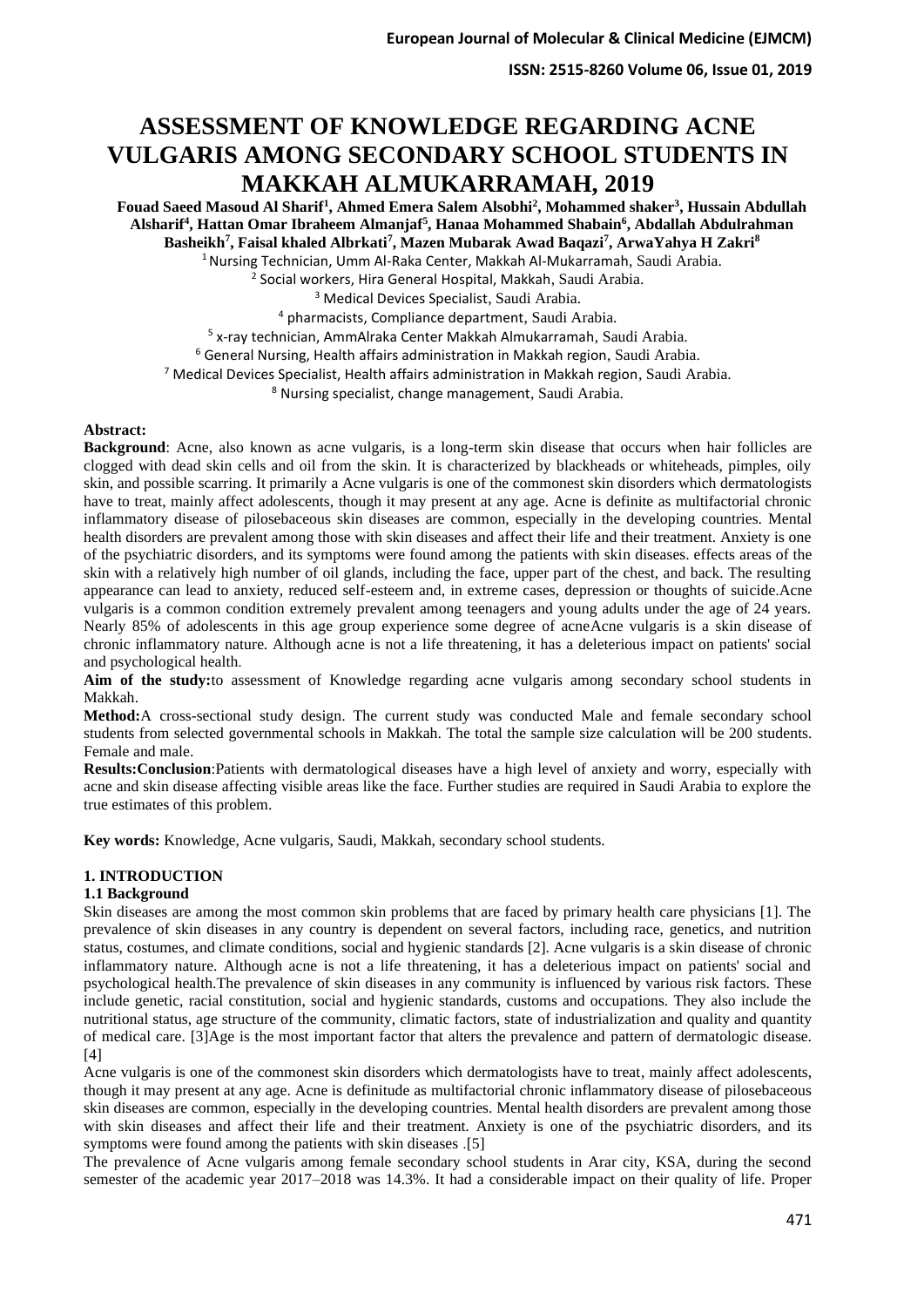### **ISSN: 2515-8260 Volume 06, Issue 01, 2019**

dermatological care should be offered in secondary schools. [6] Acne lasts for several years and thus may significantly influence in many ways the lives of those affected. Therefore, early and effective treatment is needed to save these patients from all the possible complications. Successful treatment of acne is significantly affected the present study was conducted to know the level of Knowledge and beliefs regarding acne vulgaris among governmental secondary school students in Makkah [7]

Acne is a multi-factorial condition, unremarkably seen in adolescents all over the world. Accumulated sebum excretion, constitution of the pilosebaceous duct with Propionibacterium acnes and resultant inflammation play a crucial role in pathologic process. Plenty of misconceptions surround acne.[8]The information regarding acne continues to be lacking with unfavorable perspective and wrong practices. It becomes essential to understand the patient's information regarding acne because it plays a very important half within the management and higher compliance. [9]

 Although there's no relation between diet of any kind and skin disease, majority of the respondents in our study were lacking such info and believed that intense chocolates/spicy foods (63%) and oily foods (70%) cause acne. this can be higher than the results found in a very study done by Darwish MA wherever nearly eighty and thirty % opined that intense chocolates or spicy foods caused acne.[10]

found that the most typical foods associated with acne were spicy or deep-fried foods whereas chocolate wasn't found to be the cause by many of people. [11]

Research has shown that 85% of youngsters between the ages of twelve and twenty four years have acne , and whereas it's most typical in teenagers, acne affects 8% of adults aged twenty five to thirty four years and three of adults aged thirty five to forty four years. Acne is additional common in males than females in adolescence, however the incidence is higher in girls throughout adulthood. Nodulocystic acne has an augmented prevalence in White people compared with black people.[12]

These factors will trigger or worsen acne: Hormones. Androgens are hormones that increase in boys and ladies throughout time of life and cause the greasy glands to enlarge and build additional secretion. Hormonal changes related to pregnancy and the use of oral contraceptives also can affect sebum production.[13]

### **LITERATURE REVIEW.**

Al-Hoqail study 79% of acne patients sample believed that acne is related to diet [14]. Tension was believed to be related to acne by 65.6%of our patients. Almost the same result was found in Tallab study (65% of his sample) [15]. In Al-Hoqail study and Amado et al. study 80% and 71% of acne patients, respectively, believed that acne is related to stress [14]. Tasoula et al found Acne vulgaris is one of the most frequent dermatological diseases that affect younger human beings. The etiology of pimples vulgaris is structured on genetic elements and environmental and psychological stressors [16]

Albuquerque et al found Other factors could also additionally contribute to improving the acne development as puberty, menstrual cycles, excessive carbohydrate diet, as properly as contamination.[17] Do et al report that the females are more health conscious and sensitive regarding their skin and their health seeking behavior to reflect this consciousness. The effect of acne on school performance was reported by 13.3% compared to only 6.4% of. study sample [18]

Kistowska et al reported that four key elements are related with the pathogenesis of acne like higher production of sebum, agitated cornification of the pilosebaceous unit, pathogenic microbial flora, and irritation. [19]

 study posted in the Journal of Family and Community Medicine 2017, conducted to consider the perceptions and beliefs of Saudi youth on acne. Three hundred twenty-nine male students (aged 13-22 years) from 6 secondary schools in the Eastern Saudi Arabia performed a self-reported questionnaire on knowledge, causes, exacerbating and relieving factors of acne. Results of topics with acne, a family records of acne, and parents' instructional degrees had been compared. Differences between the analyzed agencies had been assessed. The study showed (58.9%) of the school's students considered pimples a transient condition now not requiring treatment. (13.1%) Knew that the therapy of zits ought to take a lengthy time. [20]

#### **RATIONALE**

Acne vulgaris is one of the most common dermatological problems in our society .It has a physical, psychological and social impact on people.Personal interest in this topic because of family history of acne vulgaris .

### **Aim of the study**

To assessment of Knowledge regarding acne vulgaris among secondary school students in Makkah 2019.

# **OBJECTIVES**

 $\triangleright$  To assess the level of knowledge of secondary school students regarding acne vulgaris in Makkah Almukarramah, 2019.

#### **METHODOLOGY**

#### **Study Design**

A cross-sectional study design has been adopted.

#### **Study Area**

 Makkah is the holiest spot on Earth. It is the birthplace of the Prophet Mohammad and the principal place of the pilgrims to perform Umrah and Hajj. It is located in the western area in Kingdom of Saudi Arabia and called the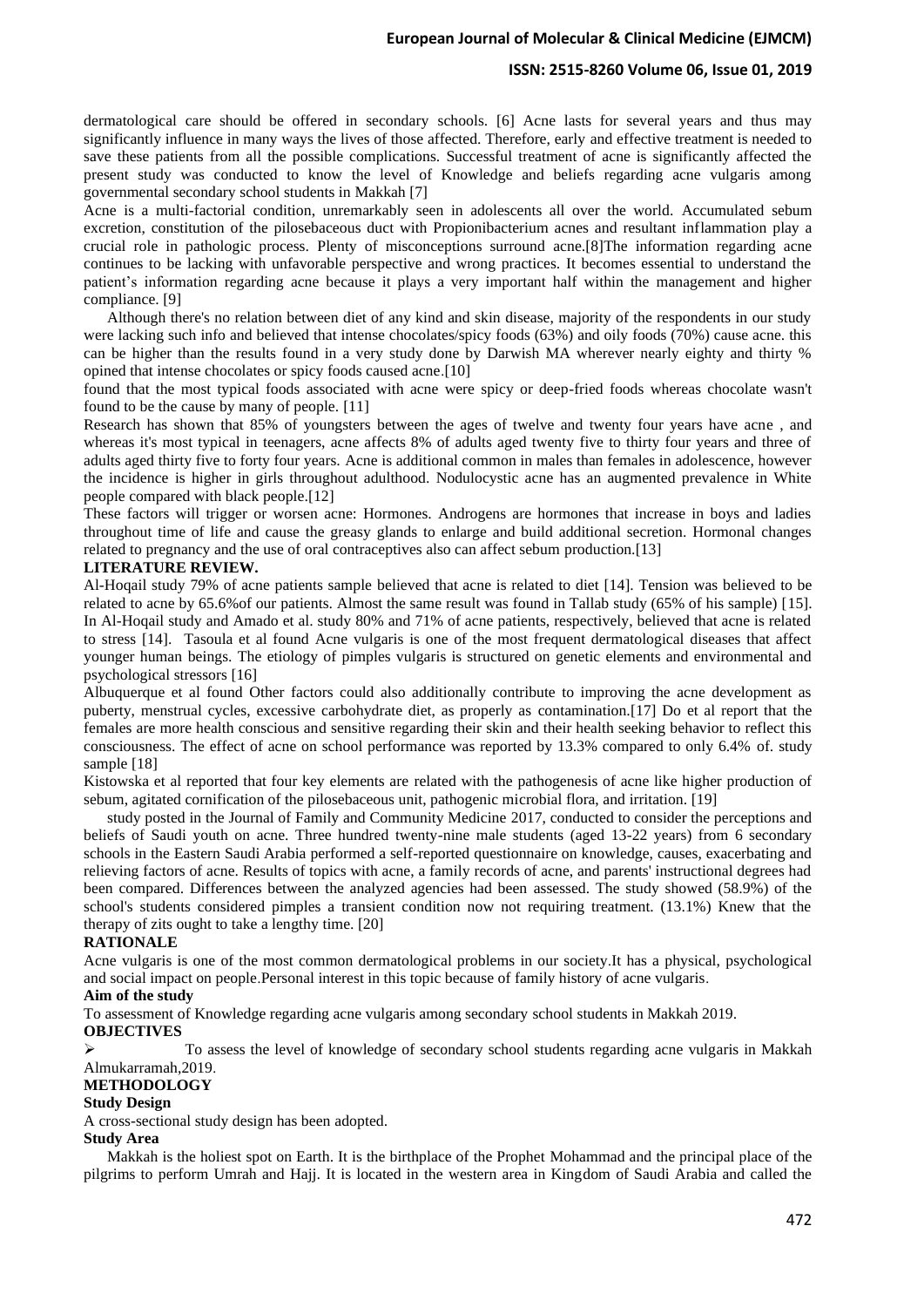Holy Capital. It contains 278 secondary schools (private and governmental) .142 secondary schools for girls and 136 secondary schools for boys.

### **Study Population**

Male and female secondary school students from selected governmental schools in Makkah Al-mokarramahcity.

### **Inclusion criteria**

Secondary school students (male and female) attending the selected governmental schools during the study period has be eligible for inclusion in the study.

### **Sample size**

 The total number of students attending governmental secondary schools in Makkah Almukarramah is 52507 students (23000 girls and 20434 boys), the knowledge of the students about acne vulgaris as average as 50%. Setting the confidence interval of 95% and sample error of 5%, Raosoft sample size calculator program was used, the sample size calculation will be 284 students.

### **Sampling technique**

 By simple random sampling technique. Each governmental secondary school in Makkah almokarramah given a random number by using random number generator site to select the sample. Girls governmental secondary school's numbers from 1 to 116, number 11 was selected. Boys governmental secondary school's numbers from 1 to 103, number 87 was selected.

### **Data collection tool(instrument)**

A questionnaire from previous regional study has been utilized for data collection in the Arabic language. It has been previously used in a study conducted by Husain Yahya in Kaduna, Nigeria. Will be distributed to selected study sample in PHCCs. The questionnaire includes fifth main parts. the first part is concerned with the sociodemographic variables and characteristics, the second part involves knowledge students' regarding acne. Third part involves the beliefs and attitude towards acne, four part involves attitudes towards acne to prevent acne and fifth part is about the practice of treatment.

# **Socio –demographic variables:**

The Socio –demograprding data includes questioner gender, age, student level of education

# **Knowledge of the students' regarding acne :**

The second part involves knowledge of the students' regarding acne and third part involves the beliefs towards acne consisting of 5 questions about the knowledge of students regarding acne andbeliefs to ward acne

### **Self-care practices done to prevent acne :**

Four parts involves attitudes towards acne to prevent acne consisting of 9 questions about self-care practices done to prevent acne.

## **Treatment and practices done to prevent acne:**

Fifth part of questionnaire is consisting of 10 regarding practices treatment and prevent

# **Validity of questionnaires/ tools**

content validity of the Arabic version of the questionnaire was assessed by a panel of experts in the field to evaluate the items

reliability, language simplicity and suitability and to evaluate the relationship of each item to the questionnaire. The panel composed of three consultants of community and family medicine, dermatology based on their comments changes were made .

Reliability analysis was carried out on the knowledge part of the questionnaire comprising 5 items.

#### **Data Collection technique**

The researcher will visit the selected governmental secondary schools on morning (Al-Fudail Ibn Eyadh school for boys and Al-Thamina school for girls) after getting approval from the Ministry of Education. Permission will be taken from the directors of the schools and will explain the purpose of the study to all students.

The questionnaires has be delivered to Al-Thamina school by the researcher herself and was be distributed to girls students by the school directors and teachers during their class. The questionnaires was be delivered to Al-Fudail Ibn Eyadh school by a well-trained male personnel and has be distributed to boys students by the school directors and teachers during their class.

The researcher has been in contact by mobile phone with the boys school director to answer any questions. Care was being taken not to disturb the students. After that, questionnaires has been collected in the same way either immediately or after a period with follow up through the phone to those who did not respond immediately .

# **STUDY VARIABLES**

# a. Dependent variables

Knowledge and beliefs of secondary school students regarding acne vulgaris .

b. Independent variables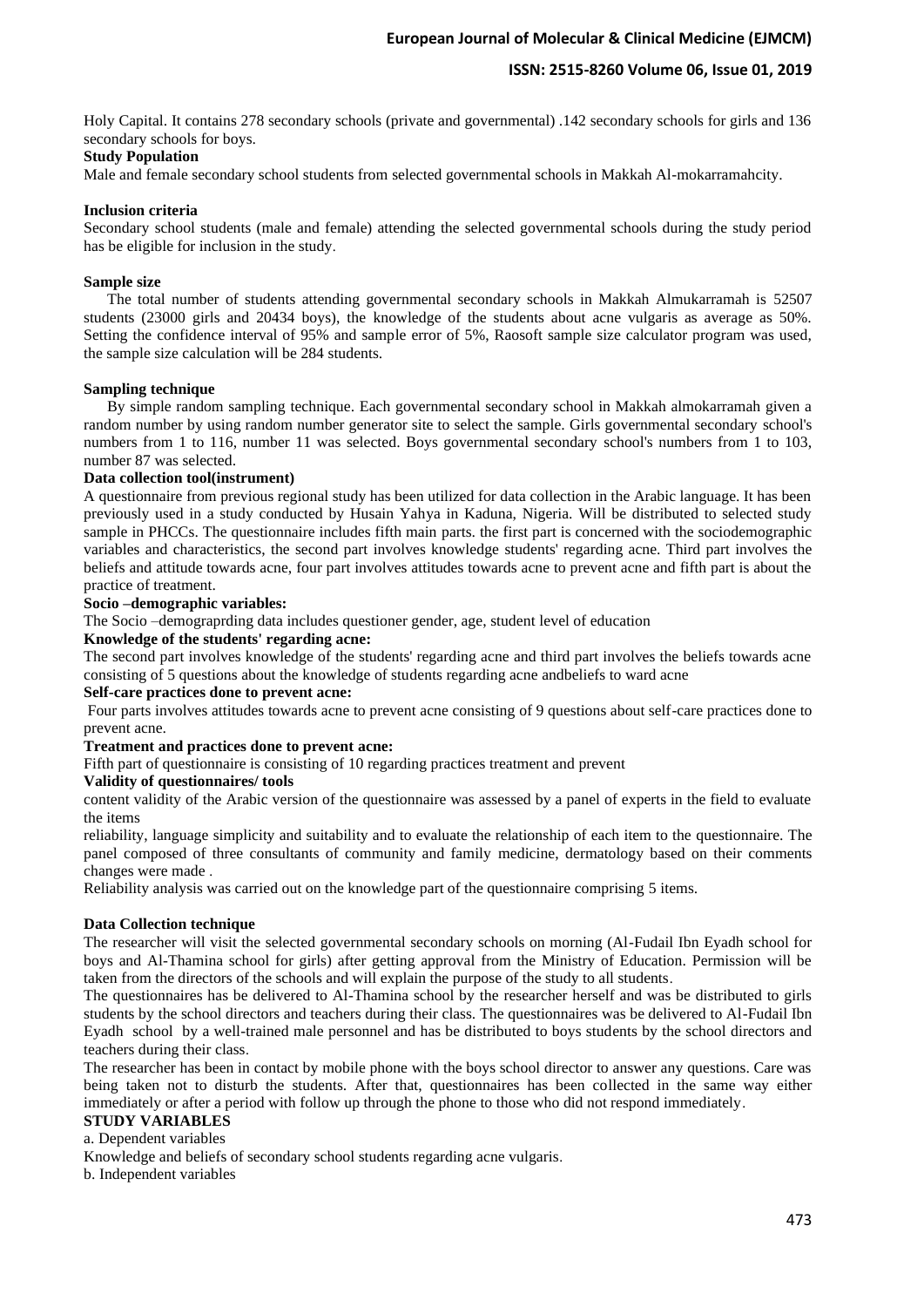# **ISSN: 2515-8260 Volume 06, Issue 01, 2019**

Socio demographic variables (age, gender, nationality, education, source of information).

### **DATA ENTRY AND ANALYSIS**

Statistical Package for the Social Sciences(SPSS) software version 24.0 has been used for data has been entered and analysis. Descriptive statistics (e,g. number, percentage) and analytic statistics using Ghi Square tests  $(X^2)$  to test for the association and/or . Significance has been determined at  $P$  –value < 0.05. The statistical analysis has been done with the assistance of the statistical advisor.

# **PILOT STUDY**

A pilot study has been conducted in one governmental secondary school to test the methodology of the study .

## **ETHICAL CONSIDERATIONS**

•Permission was been obtained from Makkah Joint Program of Family &Community medicine .

- •Approval was been received from concerned authority in Ministry of education .
- •Individual verbal consent for data collection has been obtained from each participant .
- •All information has been kept confidential.

**Budget:** It was being self-funded.

# **Result**

**Table (1) distribution of Socio-demographic data in study group**.

| Gender               |                |
|----------------------|----------------|
| Female               |                |
| Male                 |                |
| e                    |                |
| Range                | 21.            |
| $Mean+SD$            | $214 \pm 1.42$ |
| <b>Student level</b> |                |
| First grade          |                |
| Second grade         |                |
| Third grade          |                |

In our study total 200 school students during the year 2019 in study group. The majority of gender (62.%) of students were female and male students were (38.0%) , The Range of the age group was the (16-21) year's group Mean  $+SD$  (18.214 $\pm$ 1.42). The most common education level was Second grade (37.0%).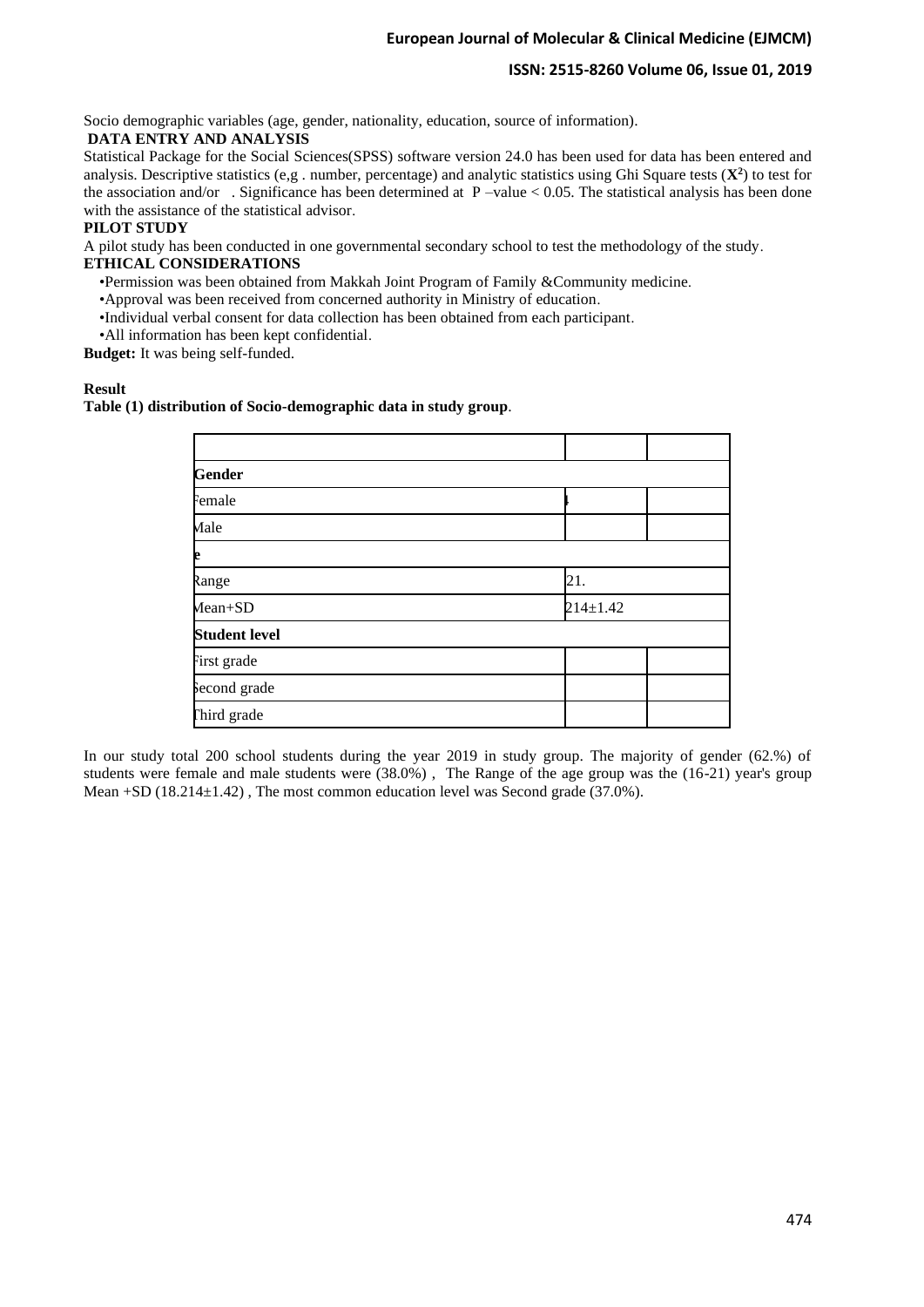# **ISSN: 2515-8260 Volume 06, Issue 01, 2019**

| Table (2) Describe students' beliefs and knowledge regarding acne. |  |  |
|--------------------------------------------------------------------|--|--|
|--------------------------------------------------------------------|--|--|

| you have pimples now, or in the last year?                                  |  |
|-----------------------------------------------------------------------------|--|
| Yes                                                                         |  |
| ÑО                                                                          |  |
| w long have you had the pimples for?                                        |  |
| ess than 3 months                                                           |  |
| $-6$ months                                                                 |  |
| $7-12$ months                                                               |  |
| nore than 1 year                                                            |  |
| ve you ever visited a clinic or hospital or chemist concerning your pimples |  |
| Yes                                                                         |  |
| Ńо                                                                          |  |
| at health worker has treated your pimples?                                  |  |
| Pharmacist                                                                  |  |
| Vurse                                                                       |  |
| <b>Doctor</b>                                                               |  |
| Traditional medicine                                                        |  |
| w long did you have pimples for before seeing a health worker?              |  |
| ess than 3 months                                                           |  |
| $-6$ months                                                                 |  |
| $7-12$ months                                                               |  |
| More than 1 year                                                            |  |
| at treatments had you tried on your own before seeing a health worker?      |  |
| Cleansers                                                                   |  |
| Facial scrubs                                                               |  |
| Medicated soap                                                              |  |
| Cosmetics                                                                   |  |
| Retin A cream                                                               |  |
| Cortisone Cream                                                             |  |
| Herbs                                                                       |  |
| <b>Tablets</b>                                                              |  |
| Roaccutan                                                                   |  |
| ve you ever been completely cleared of pimples?                             |  |
| Yes                                                                         |  |
| Ńо                                                                          |  |
| at treatments have you used that cleared the pimples?                       |  |
| Cleansers                                                                   |  |
| Facial scrubs                                                               |  |
| Medicated soap (tetmosol, delta)                                            |  |
| Cosmetics (e.g. shelley, clear essence, etc.)                               |  |
| Retin A cream                                                               |  |
| Dalacin T                                                                   |  |
| .cortisone.cream                                                            |  |
| Herbs                                                                       |  |
| :AB.tab                                                                     |  |
| .roaccutan                                                                  |  |
|                                                                             |  |

Table 2 show The (77.0%) majority of our study were answer YES have pimples now were present,About (23.0%) of students answer NO , represents ( 39 .0 % )who had pimples more than a year , less than 3 months were reported (30.0%) , have the pimples since 3-6months were (18.0). For a visit to the clinic or hospital or chemist specializes in your pimples the answer YES were (28.6%) but the majority of our study answer NO were (72.0%).Regarding seeking medical advice, (46.0%) percent visited their doctors, While pharmacist advice, (28.0%) percent followed by advice from traditional medicine (14.0%) percent but nurse advice reported lees (12.0%) .Those you have pimples for before seeing a health worker within less than 3 months (33.0%) and patients waited more than 1 year (25.0%) medical attention for acne regarding treatments had you tried on your own before seeing a health worker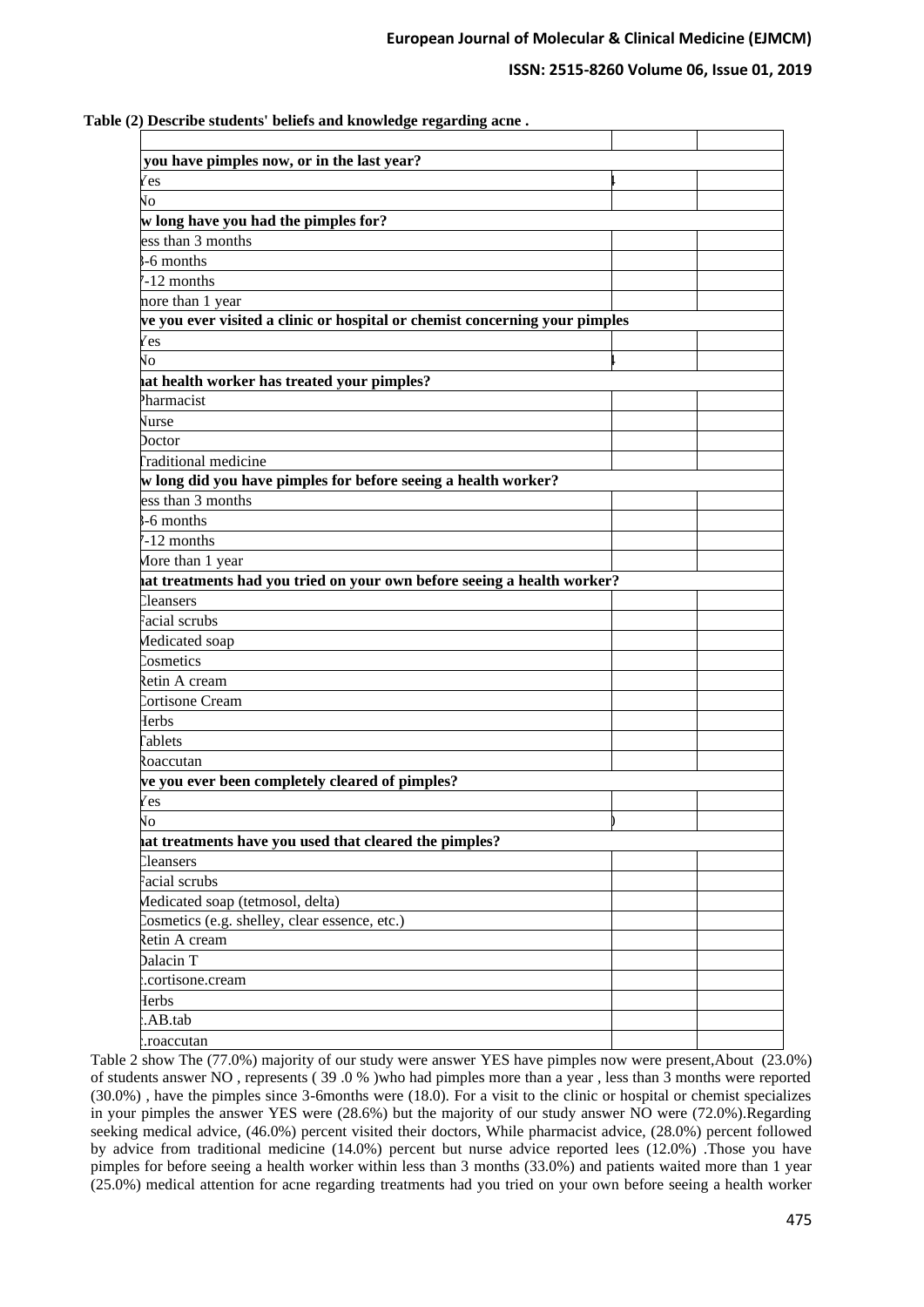# **ISSN: 2515-8260 Volume 06, Issue 01, 2019**

the majority had medicated soapwere (31.0%) flowed by Cleansers (30.0%) regarding the not you ever been completely cleared of pimples were (60.0%)

**Table (3)** Distribution of the factors and feeling that make pimples worse, described the effect of pimples on your relationships with others and causes pimples you think

| ich of the following makes your pimples worse?                  |     |   |
|-----------------------------------------------------------------|-----|---|
| irty skin                                                       |     |   |
| ating too much fat or butter or margarine                       |     |   |
| ating sweets and chocolate                                      |     |   |
| osmetics                                                        |     |   |
| air products                                                    |     |   |
| <b>cessive heat and humidity</b>                                |     |   |
| ainy season                                                     |     |   |
| sercise/excessive sweating                                      |     |   |
| ress                                                            |     |   |
| rugs (state types)                                              |     |   |
| OTA. worse                                                      |     |   |
| w does your pimple make you feel?                               |     |   |
| ery unhappy/sad                                                 |     |   |
| equently worried                                                |     |   |
| ccasionally worried                                             |     |   |
| ot worried at all                                               |     |   |
| at makes you most unhappy or sad or worried about your pimples? |     |   |
| nall painful lesions                                            |     |   |
| arge painful lesions (cysts)                                    |     |   |
| ark spots                                                       |     |   |
| cars                                                            |     |   |
| one of the above                                                |     |   |
| ve your pimples affected your relationship with your friends?   |     |   |
| verely                                                          |     |   |
| oderately                                                       |     |   |
| ly sometimes                                                    |     |   |
| ever                                                            |     |   |
| e pimples affecting your ability to make friends?               |     |   |
| verely                                                          |     |   |
| oderately                                                       |     |   |
| aly sometimes                                                   |     |   |
| ver                                                             |     |   |
| ve your pimples affected your relationship with your family?    |     |   |
| verely                                                          |     |   |
| oderately                                                       |     |   |
| lly sometimes                                                   |     |   |
| ver                                                             |     |   |
| ve your pimples affected your school work?                      |     |   |
| verely                                                          |     |   |
| oderately                                                       |     |   |
| nly sometimes                                                   | 8   |   |
| ever                                                            | 1.6 | 8 |
| w serious are your pimples?                                     |     |   |
| ild                                                             | 8.6 | 8 |
| oderate                                                         | 6   | 3 |
| evere                                                           | 8   |   |
| w long do you expect treatment for pimples to take?             |     |   |
| ays                                                             | 6   | 3 |
| 4 weeks                                                         | 8   | 9 |
| 6 months                                                        | 8   | 9 |
| ore than 6 months                                               | 4   |   |
| on't know                                                       | 4   |   |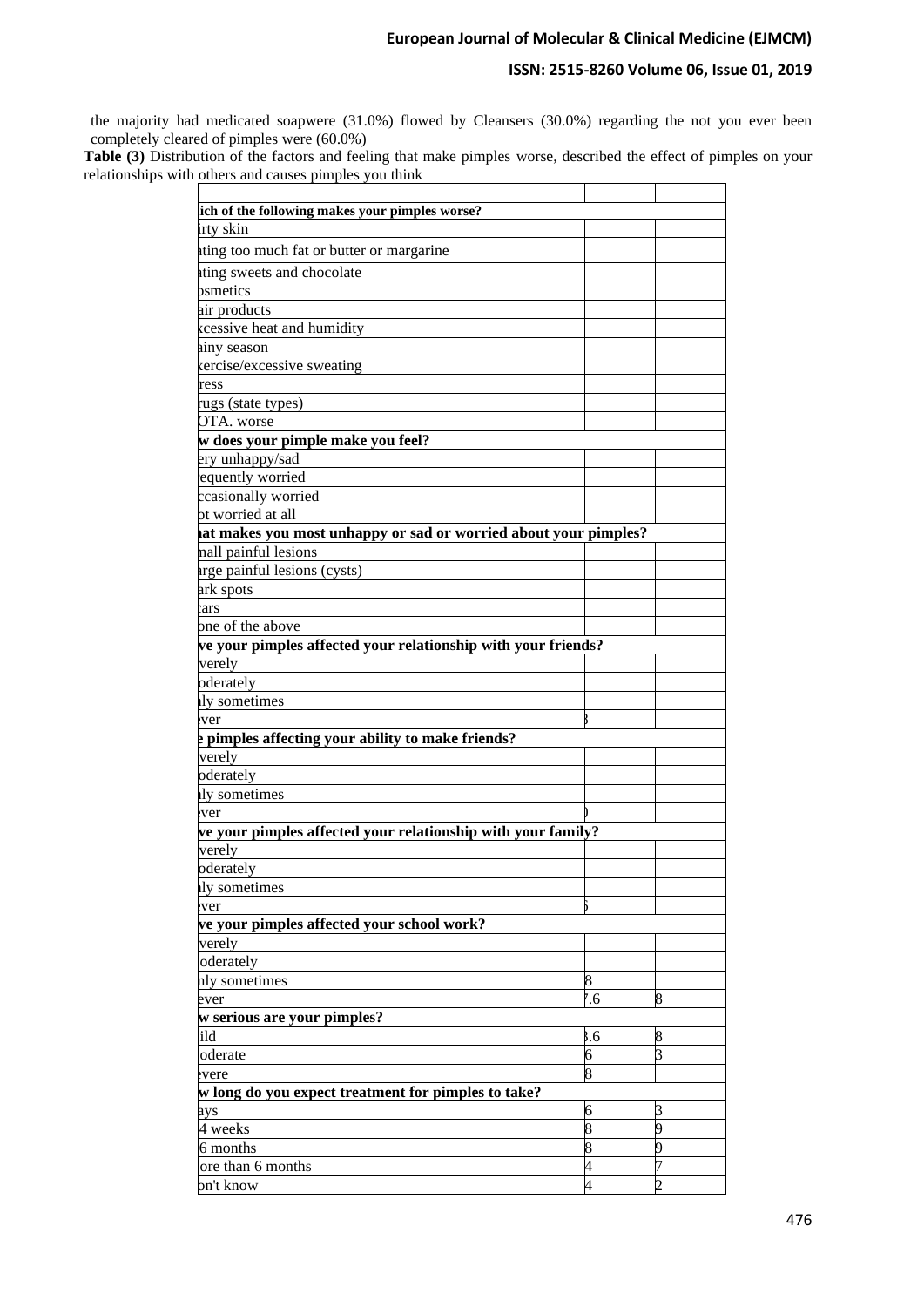| there any family member (brother, sister, father, mother, uncle, aunt) who has or has<br>pimples? |  |
|---------------------------------------------------------------------------------------------------|--|
| es                                                                                                |  |
|                                                                                                   |  |
| at do you think causes pimples?                                                                   |  |
| bor skin hygiene                                                                                  |  |
| ating too much fat                                                                                |  |
| ating too much butter or margarine (Blue Band)                                                    |  |
| ating too much sweets and chocolate                                                               |  |
| besity or too much body oil                                                                       |  |
| po many body hormones                                                                             |  |
| heritance (genetics)                                                                              |  |
| locked skin pores                                                                                 |  |
| fection by germs                                                                                  |  |
| rugs                                                                                              |  |
| vil spirits                                                                                       |  |
| on't know                                                                                         |  |
|                                                                                                   |  |

 Table 2 show Although thereis norelation betweendiet ofany kind and acne, majority of the respondents in our study were lacking such information and believed that eating sweets and chocolate (33.0%) and eating too much fat or butter or margarine (29.0% ) .(30.5%) knew that dirty skin is prone for acne also showed that ( 32.0% ) knew that acne occurs in excessive heat and humidity . (31.0%)knew that acne worsen by Stress , (28.0%) told that acne is associated with use of cosmetics . on the other hand found the not a worse , exercise/excessive sweating. Regarding the effect of pimples on your relationships your friends The majority of our study proportions (79.0%) answer never effect atall , while sometimes effect proportions (13.% ) , but moderately ,and severely their proportions were respectively (11.0 % , 6.0% )

 Regarding the feel when you have a pimple of your own The majority of our study proportions answer not worried at all (48.%), while occasionally worried, very unhappy/sad, frequently worried Their proportions were respectively (27.0% , 14.% , 11.0% ). Although unhappy or sad or worried about your pimples the majority of our study proportions answer none of the above at all (30.0%), while proportions dark spots (30.0%) while proportions small painful lesions (24.0%) . Regarding do you pimples affect your ability to make friends The majority of our study proportions (79.0 %) answer never effect at all, while sometimes effect proportions (11.0% ), regarding do your pimples affected your school work The majority of our study proportions (83.8 %) answer never effect at all , while sometimes effect proportions (9.9 %), but moderately ,and severely their proportions were respectively (3.5  $% 0.2.8\%$ ).

 Regarding serious your pimples the majority of our study proportions (51.8 %) answer Mild, while moderate effect proportions (38.3 % ) , but severely their proportions (9.9 % ) .

Regarding the Is there any family member (brother, sister, father, mother, uncle, aunt) who has or has had pimples the majority of our study proportions answer YES (63.0%), but proportions answer NO( 11.6%) .

 Regarding the duration of treatment for pimples, less than half (35.2%) of the subjects don't know the duration of treatment but believed that the treatment was short-term 2-4 weeks proportions (23.9%) while the duration of treatment 1-6 months proportions (16.9% ) .the proportions (12.7% ) Only knew that the treatment of acne could take a long time more than 6 months ,Moreover, the belief that acne was could be treated on the days the proportions (11.3 %). Regarding thedo you think causes pimples were (40%) Poor skin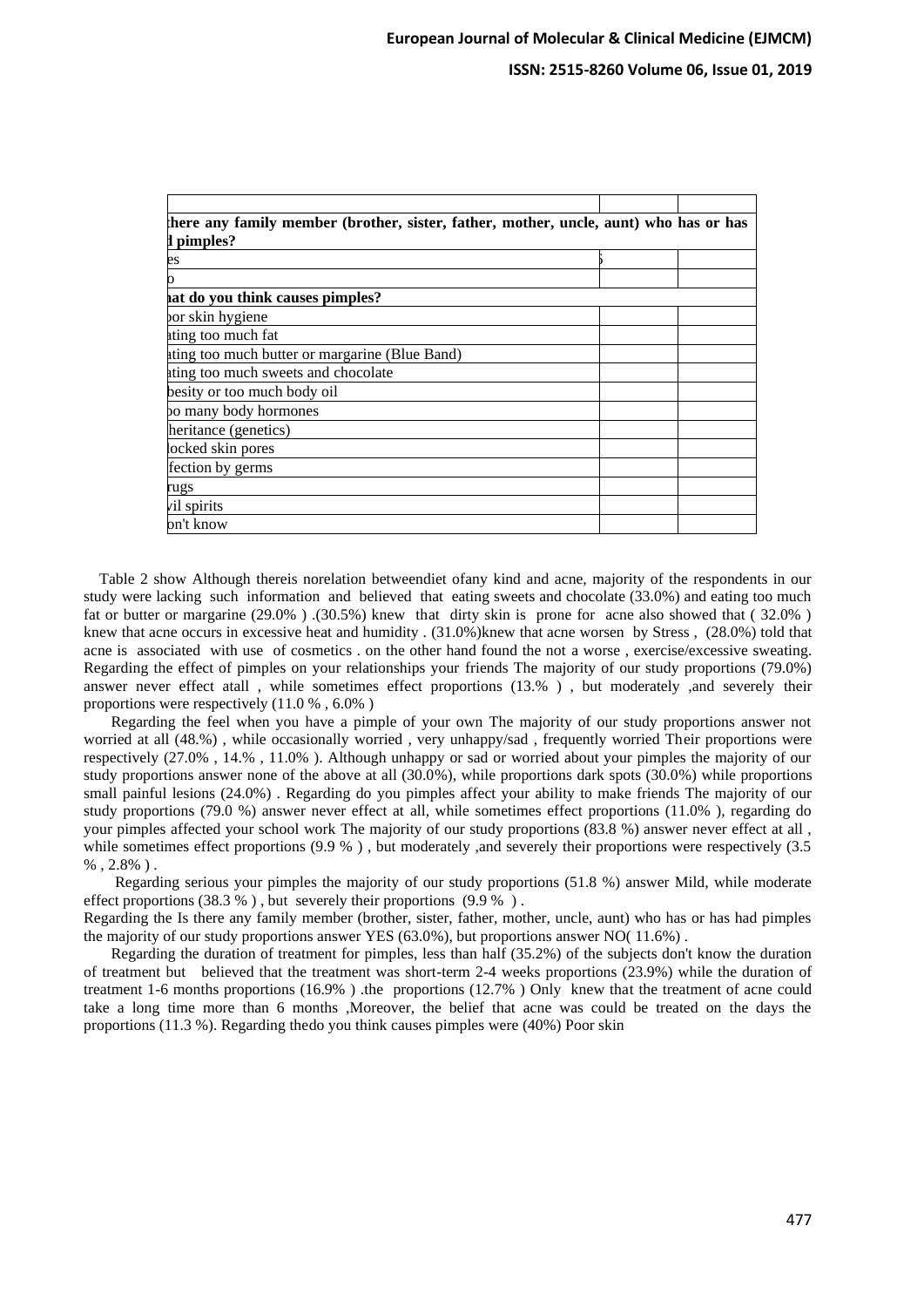### **Table (4) Distribution of the knowledge regarding acne**

| owledge        |       |      | <b>pre</b> |     |             |  |
|----------------|-------|------|------------|-----|-------------|--|
|                |       |      |            | nge | $an \pm SD$ |  |
| 'eak<br>verage |       |      |            |     | $5 + 2.781$ |  |
|                |       |      |            |     |             |  |
| igh            |       |      |            | 7.  |             |  |
| <b>btal</b>    |       |      |            |     |             |  |
|                |       | 2.68 |            |     |             |  |
| i-square       | ralue | 001* |            |     |             |  |

Regarding knowledge these study results showed that weak knowledge proportions (85.0%), and many misconceptions are prevalent among acne patients on the other hand the Average proportions (12.0 % ) will The Range  $(4 - 17)$  Mean +SD  $(6.15 \pm 2.781)$  statistically a significant were P-value  $(0.001)$ 

### **Figure (1)** Distribution of the knowledge regarding acne



### **Table (5) Distribution of the Belief regarding acne**

| ief                   |  |        | bre |             |  |  |
|-----------------------|--|--------|-----|-------------|--|--|
|                       |  |        | nge | $an \pm SD$ |  |  |
| <b>psitive belief</b> |  |        |     |             |  |  |
| egative belief        |  |        | 19. | 541±4.119   |  |  |
| btal                  |  |        |     |             |  |  |
|                       |  | 0.125  |     |             |  |  |
| i-square<br>alue      |  | $001*$ |     |             |  |  |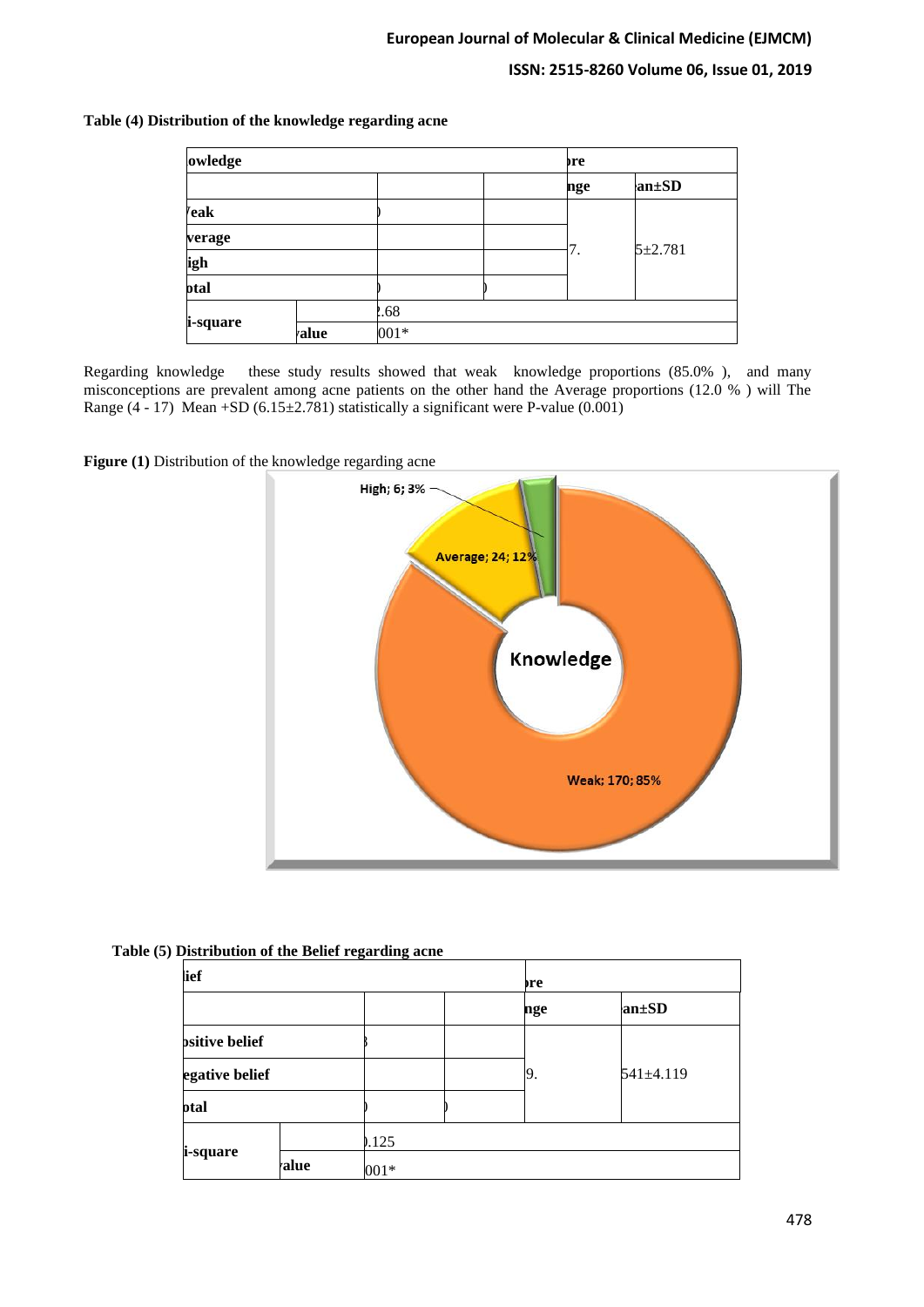# **ISSN: 2515-8260 Volume 06, Issue 01, 2019**

Regarding belief these study results showed that Positive belief proportions (89.0% ), and many Negative belief proportions (11.0% ) will The Range (5-29) Mean +SD (13.541±4.119) statistically a significant were P-value  $(0.\overline{0}01)$ 



**Figure (2**) Distribution of the Belief regarding acne

**Table (6)** Correlations analysis between the Belief and Knowledge

|                  |                     | lief          |      |               |    |     |  |  |
|------------------|---------------------|---------------|------|---------------|----|-----|--|--|
|                  |                     | sitive belief |      | gative belief |    | tal |  |  |
|                  |                     |               |      |               |    |     |  |  |
|                  | eak                 |               | 45   |               | 91 |     |  |  |
| owledge          | erage               |               | 4    |               | 55 |     |  |  |
|                  | ţһ                  |               |      |               |    |     |  |  |
|                  | tal                 |               | 0.00 |               | 36 |     |  |  |
|                  |                     | 137           |      |               |    |     |  |  |
| <i>i</i> -square | <b><i>Value</i></b> | 001*          |      |               |    |     |  |  |

Table 6 showed positive correlations between belief and knowledge in weak knowledge were (90.45) and statistically a significant were P-value ( $p < 0.001$ ) and Chi-square43.137

**Figure (3)** Correlations analysis between the Belief and Knowledge .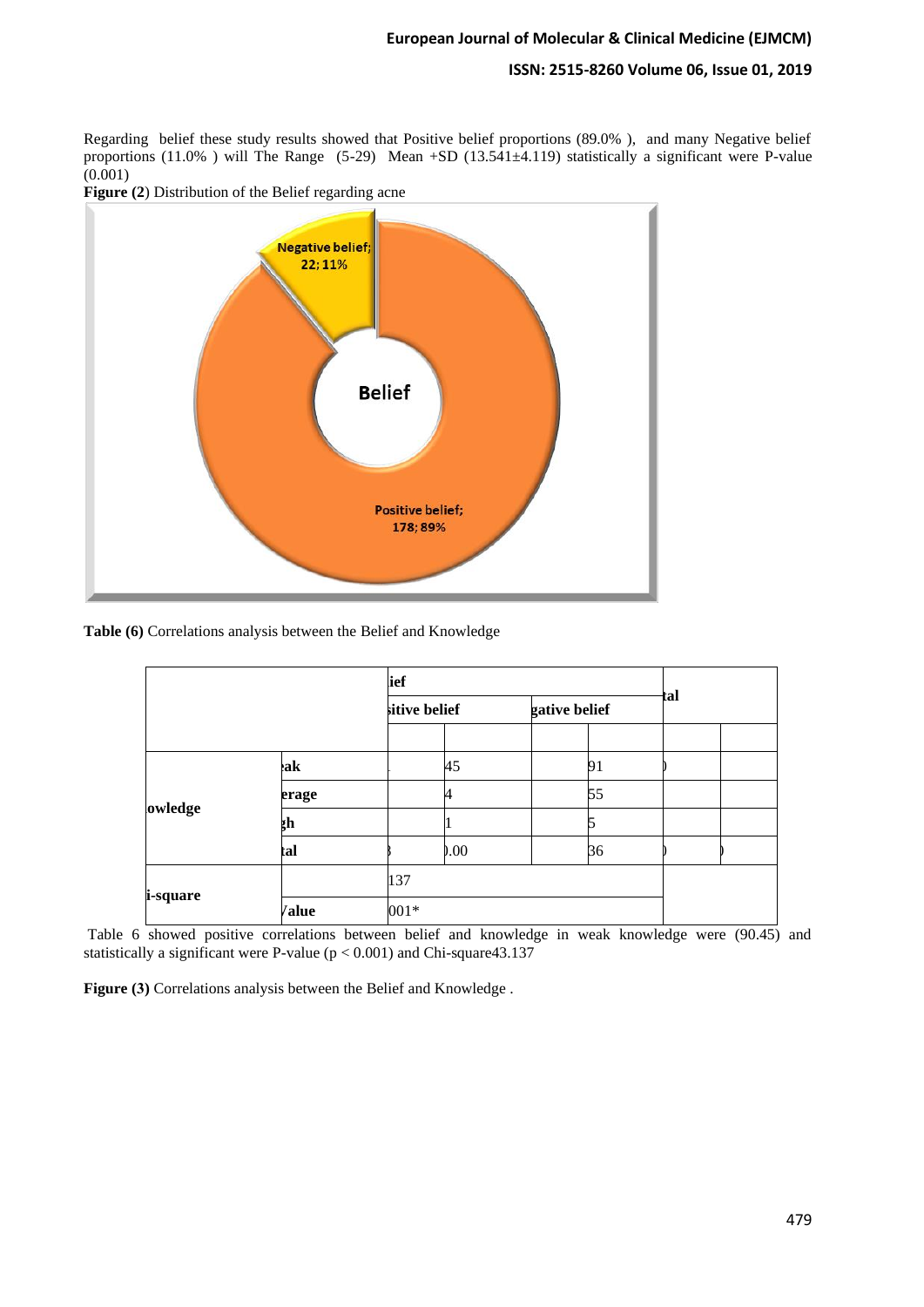

#### **Discussion**

Acne is a multi-factorial condition, normally seen in adolescents all over the world. multiplied secretion excretion, colonization of the Propionibacterium acnes and resultant inflammation play a vital role in pathological process. plenty of misconceptions surround acne condition. The information concerning skin condition remains lacking with unfavorable angle and wrong practices. It becomes essential to understand the students' information concerning skin condition because it plays a very important half within the management and higher compliance .

In this study, (200) questionnaires were distributed, (200) students completed the questionnaire about the acne the majority of gender (62. %) of students were female and male students were (38.0%), The Range of the age group was the (16-21) year's group Mean +SD (18.214±1.42), The most common education level was Second grade (37.0%)., see Table (1)

Regarding seeking medical advice, visited their doctors agreed that acne does need to be treated by physicians, which is consistent with Poli et al. study, where 70.9% subjects in their study believed that acne should be treated by physicians.[22]

Regarding seeking medical advice, before seeing within less than 3 months and after 1 year from symptoms appearance, in which (27.1% ) of patients waited more than 1 year before seeking medical attention for acne . Similar results were found in Nazarian et al. study (2019), in contrast to **Tałasiewicz**study (2012) [24] in which, majority of his sample (40.3%) sought medical advice in the first three months.**Tałasiewicz**(2012). different result was found in Tallab study [15], where the vast majority of his sample (76.2%) started more than one year .Tallab TM. Beliefs, [15]. which is consistent with Tan et al. study (2001) in which 74% of patients waited more than 1 year before seeking medical attention for acne. Tan JKL, Vasey K, Fung KY. (2001);44(3) . see Table (2)

These study results showed majority of our study answer about the self-care practices done to prevent acne before seeing a health worker. of them told that their facial scrubs to prevent from acne .

That poor knowledge, false beliefs, and many misconceptions are prevalent among acne patients in a way comparable to previous studies in other populations which include acne patients and/or normal populations of different cultures. This may reflect deficient acne patient education during their follow-up in their dermatology clinics.in our study also regarding the completely cleared of pimples, study have shown over half of the student believed that NO completely cleared. [22]

The majority of our study answer about used the Cleansers, Medicated soap ( tetmosol, delta) , Retin A cream to treatment Their proportions . This is in contrast to other study findings where frequent face washing was practiced to ameliorate acne. [25]. Similar results were observed by I where most of them used medical creams as over the counter medication to treat acne.[26]

knew that acne worsen byStress, toldthat acneis associated withuse ofcosmetics. In comparison to the previous studies conducted on Saudi youths, the author's proportions is akin to that of [7] Who also found diet (72.1%) the most frequently named cause or aggravating factor of acne by Saudi youth in the Central region, and that of [13]. Among students in Asir region. However, [27] study reported that only 19.4% of Saudi youths in Central Riyadh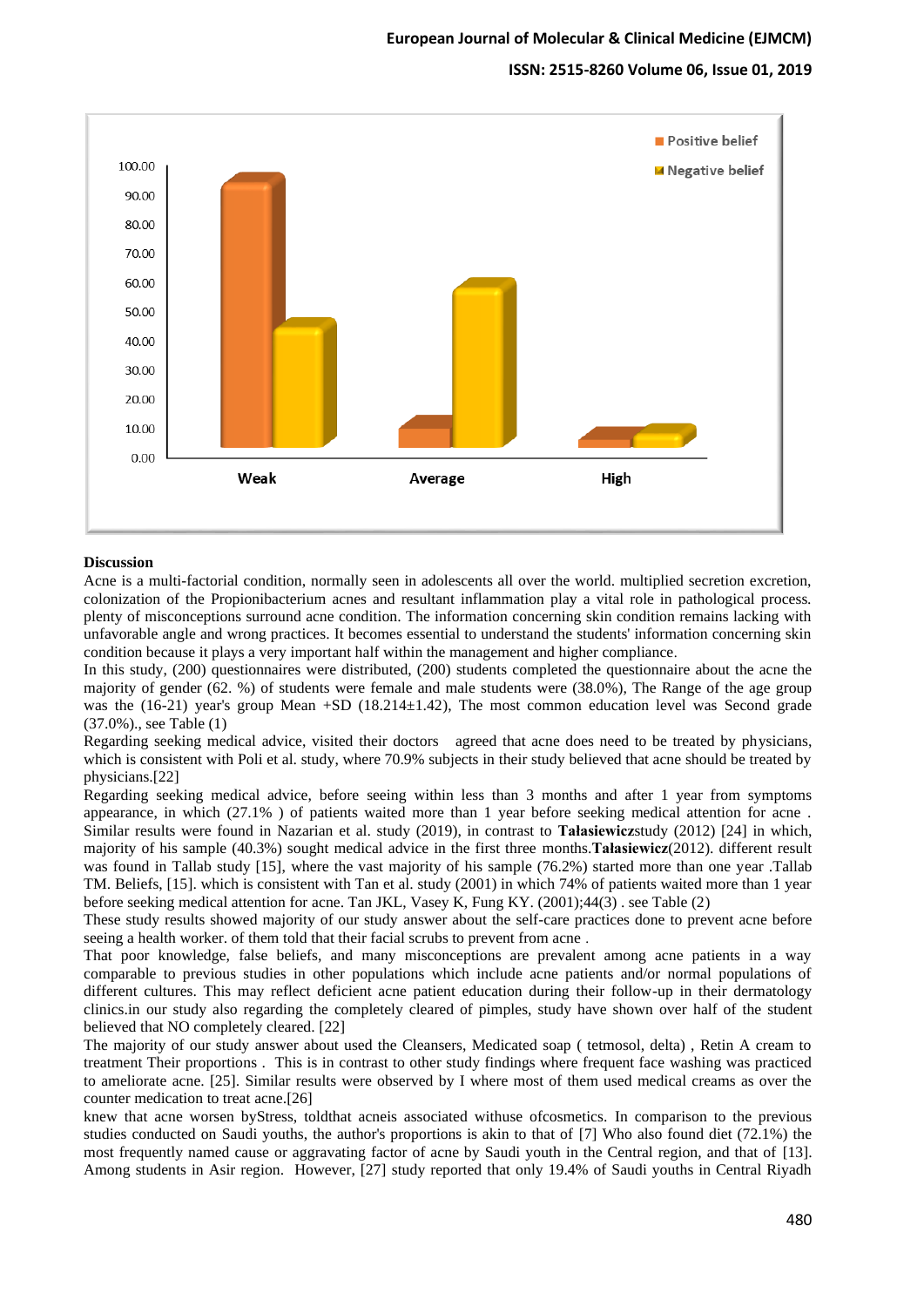#### **ISSN: 2515-8260 Volume 06, Issue 01, 2019**

mentioned the role of diet in acne [28]., on the other hand, indicated that in the study population in Jeddah, Saudi Arabia 28.4% cited diet as a cause and 34.1% as an aggravating factor. [29]. The higher percentages found in the majority of Saudi male youth could be explained by the proliferation of fast food chains in Saudi Arabia over the past decade and a half, with more and more teens changing to a more Westernized diet. which is in agreement with the findings from other studies. Yahya H. (2009)

#### **CONCLUSION.**

Acne critically impacts the social behavior, increased depression among patients. Lifestyle change-related stress, sensitive skin, conclusion of oral contraceptives and mistreatment full-coverage foundations increase severity of AA. Acne had massive impact on quality of life. Students should be recommended and educated on a way to handle this dermatological problem. Results of this study show that misconceptions of skin problem are widespread among Saudi youth. A health education program is required to boost the understanding of the condition.

#### **REFERENCES**

1. Al Shobaili, H. A. (2010). The pattern of skin diseases in the Qassim region of Saudi Arabia: What the primary care physician should know. Annals of Saudi medicine, 30(6), 448-453.

2. Shen, Y., Wang, T., Zhou, C., Wang, X., Ding, X., Tian, S., ... & Zhang, J. (2012). Prevalence of acne vulgaris in Chinese adolescents and adults: a community-based study of 17,345 subjects in six cities. Actadermatovenereologica, 92(1), 40-44.

3. Kubota, Y., Shirahige, Y., Nakai, K., Katsuura, J., Moriue, T., &Yoneda, K. (2010). Community‐based epidemiological study of psychosocial effects of acne in Japanese adolescents. The Journal of dermatology, 37(7), 617-622.

4. Mohamed, A., Ibrahim, H., El Magrabi, N., & El-aty, A. (2018). KNOWLEDGE AND ATTITUDE OF ADOLESCENT STUDENTS ABOUT ACNE VULGARIS AT SECONDARY SCHOOLS IN ASSIUT CITY. Mansoura Nursing Journal, 5(2), 27-36.

5. Al Robaee, A. A. (2005). Prevalence, knowledge, beliefs and psychosocial impact of acne in University students in Central Saudi Arabia. Saudi medical journal, 26(12), 1958-1961.

6. Tallab TM. Beliefs, perceptions and psychological impact of acne vulgaris among patients in the Assir region of Saudi Arabia. West Afr J Med [Internet]. [cited 2017 Nov 8];23(1):85–7

7. Cao, H., Yang, G., Wang, Y., Liu, J. P., Smith, C. A., Luo, H., & Liu, Y. (2015). Complementary therapies for acne vulgaris. Cochrane Database of Systematic Reviews, (1).

8. Ali, G., Mehtab, K., Sheikh, Z. A., Ali, H. G., Abdel Kader, S., Mansoor, H., ... &Khwaja, S. S. (2010). Beliefs and perceptions of acne among a sample of students from Sindh Medical College, Karachi. J Pak Med Assoc, 60(1), 51-4.

9. Purvis, D., Robinson, E., & Watson, P. (2004). Acne prevalence in secondary school students and their perceived difficulty in accessing acne treatment. The New Zealand Medical Journal (Online), 117(1200).

10. Darwish, M. A., & Al-Rubaya, A. A. (2013). Knowledge, beliefs, and psychosocial effect of acne vulgaris among Saudi acne patients. International Scholarly Research Notices, 2013.

11. Su P, Chen Wee Aw D, Lee SH, Han Sim TohMP.Beliefs, perceptions and psychosocial impact ofacne amongst Singaporean students in tertiary institutions. J DtschDermatolGes. 2015;13(3):227-33

12. Bennardo, L., Del Duca, E., Dastoli, S., Schipani, G., Scali, E., Silvestri, M., &Nisticò, S. P. (2018). Potential applications of topical oxygen therapy in dermatology. Dermatology Practical & Conceptual, 8(4), 272.

13. Corey, K. C., Cheng, C. E., Irwin, B., & Kimball, A. B. (2013). Self-reported help-seeking behaviors and treatment choices of adolescents regarding acne. Pediatric dermatology, 30(1), 36-41.

14. Al-Hoqail IA. Knowledge, beliefs and perception of youth toward skin disorder vulgaris. Saudi master's degree J. 2003;4(7):765-8.

15. Tallab TM. Beliefs, perceptions and psychological impact of acne vulgaris among patients in the Assir region of Saudi Arabia. West African Journal of Medicine. 2004;23(1):85–87.,

16. Tasoula E, Gregoriou S, Chalikias J, Lazarou D, Danopoulou I, Katsambas A, Rigopoulos D (2012): The impact of acne vulgaris on quality of life and psychic health in young adolescents in Greece. Results of a population survey. Anais brasileiros de dermatologia, 87: 862-869.

17. Albuquerque RG, Rocha MA, Bagatin E, Tufik S, Andersen ML (2014): Could adult female acne be associated with modern life? Archives of dermatological research, 306: 683-688

18. Do JE, Cho S-M, In S-I, Lim K-Y, Lee S, Lee E-S. Psychosocial aspects of acne vulgaris: a community-based study with Korean adolescents. Annals of Dermatology. 2009;21(2):125–129

19. Kistowska M, Meier B, Proust T, Feldmeyer L, Cozzio A, Kuendig T, Contassot E, French LE (2015): Propionibacterium acnes Promotes Th17 and Th17/Th1 Responses in Acne Patients. The Journal of investigative dermatology, 135: 110-118.

20. El-Khateeb, E. A., Khafagy, N. H., AbdElaziz, K. M., &Shedid, A. M. (2014). Acne vulgaris: prevalence, beliefs, patients' attitudes, severity and impact on quality of life in Egypt. Public Health, 128(6), 576-578.